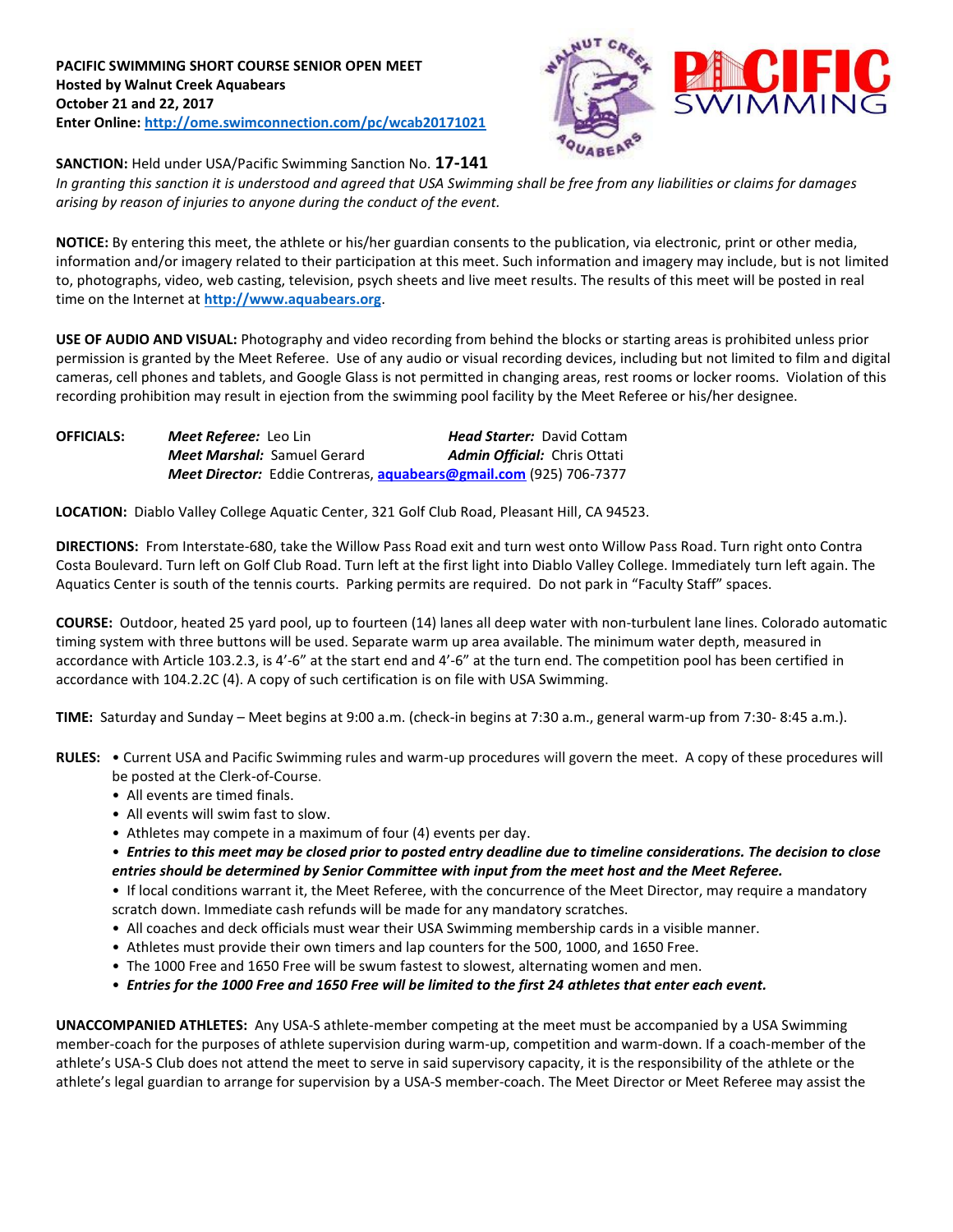athlete in making arrangements for such supervision; however, it is recommended that such arrangements be made in advance of the meet by the athlete's USA-S Club Member-Coach.

**RACING STARTS:** Athletes must be certified by a USA-S member-coach as being proficient in performing a racing start, or must start the race in the water. It is the responsibility of the athlete or the athlete's legal guardian to ensure compliance with this requirement.

**RESTRICTIONS:** • Smoking and the use of other tobacco products is prohibited at Diablo Valley College.

- Sale and use of alcoholic beverages is prohibited at Diablo Valley College.
- No glass containers are allowed in the meet venue.
- Only athletes, coaches, officials, and volunteers will be allowed on the pool deck.
- Changing into or out of swimsuits other than in locker rooms or other designated areas is prohibited.

• Destructive devices, to include but not limited to, explosive devices and equipment, firearms (open or concealed), blades, knives, mace, stun guns and blunt objects are strictly prohibited in the swimming facility and its surrounding areas. If observed, the Meet Referee or his/her designee may ask that these devices be stored safely away from the public or removed from the facility. Noncompliance may result in the reporting to law enforcement authorities and ejection from the facility. Law enforcement officers (LEO) are exempt per applicable laws.

• **Coaches Pop-ups will be allowed on the pool deck. All other team areas must be in areas not on the pool deck.** • Operation of a drone, or any other flying apparatus, is prohibited over the venue (pools, athlete/coach areas, spectator areas and open ceiling locker rooms) any time athletes, coaches, officials and/or spectators are present.

**ELIGIBILITY:** • Athletes must be current members of USA-S and enter their name and registration number on the meet entry card as they are shown on their Registration Card. If this is not done, it may be difficult to match the athlete with the registration and times database. The meet host will check all athlete registrations against the SWIMS database and if not found to be registered, the Meet Director shall accept the registration at the meet (a \$10 surcharge will be added to the regular registration fee). Duplicate registrations will be refunded by mail.

- Athletes 13/Over are eligible to enter this meet. There is no proof of time. Entry times should be the athlete's actual time and not the minimum standard.
- Athletes 11 and 12 years of age must meet the Senior Open time standard as outlined by Pacific Swimming time verification procedures. No refunds will be given if a time cannot be proven.
- Athletes under the age of 11 years are not eligible to compete.
- Disabled athletes are welcome to attend this meet and should contact the Meet Director or Meet Referee regarding special accommodations.
- No time conversions will be accepted.
- Entries with "NO TIME" will be rejected.

**SEEDING:** Event seeding will be in the following order: conforming short course yards (SCY), non-conforming long course meters, and non-conforming short course meters (LCM) as per USA Swimming rules 207.11.7B. See Rules for distance events seeding.

**CHECK-IN:** The meet will be deck seeded. Athletes must check-in at the Clerk-of-Course. No event shall be closed more than 30 minutes before the scheduled start of the meet. Close of check-in for all events shall be no more than 60 minutes before time of the start of the first heat of the event. Athletes who do not check-in will not be allowed to compete in the event.

**SCRATCH RULE:** Athletes entered in a timed final individual event that is seeded on the deck that have checked in for that event, shall swim in the event unless they notify the clerk of the course before seeding for that event has begun that they wish to scratch. Failure to swim an event will result in being barred from their next individual event in which the athlete is entered on that day or the next meet day, whichever is first.

**ENTRY FEES:** \$6.50 per individual event plus an \$8.00 per athlete participation fee. Entries will be rejected if payment is not sent at time of request.

**ONLINE ENTRIES:** To enter online go to **<http://ome.swimconnection.com/pc/wcab20171021>** to receive an immediate entry confirmation this method requires payment by credit card. Swim Connection LLC charges a processing fee for this service, equal to \$1 per athlete plus 5% of the total Entry Fees. Please note that the processing fee is a separate fee from the Entry Fees. If you do not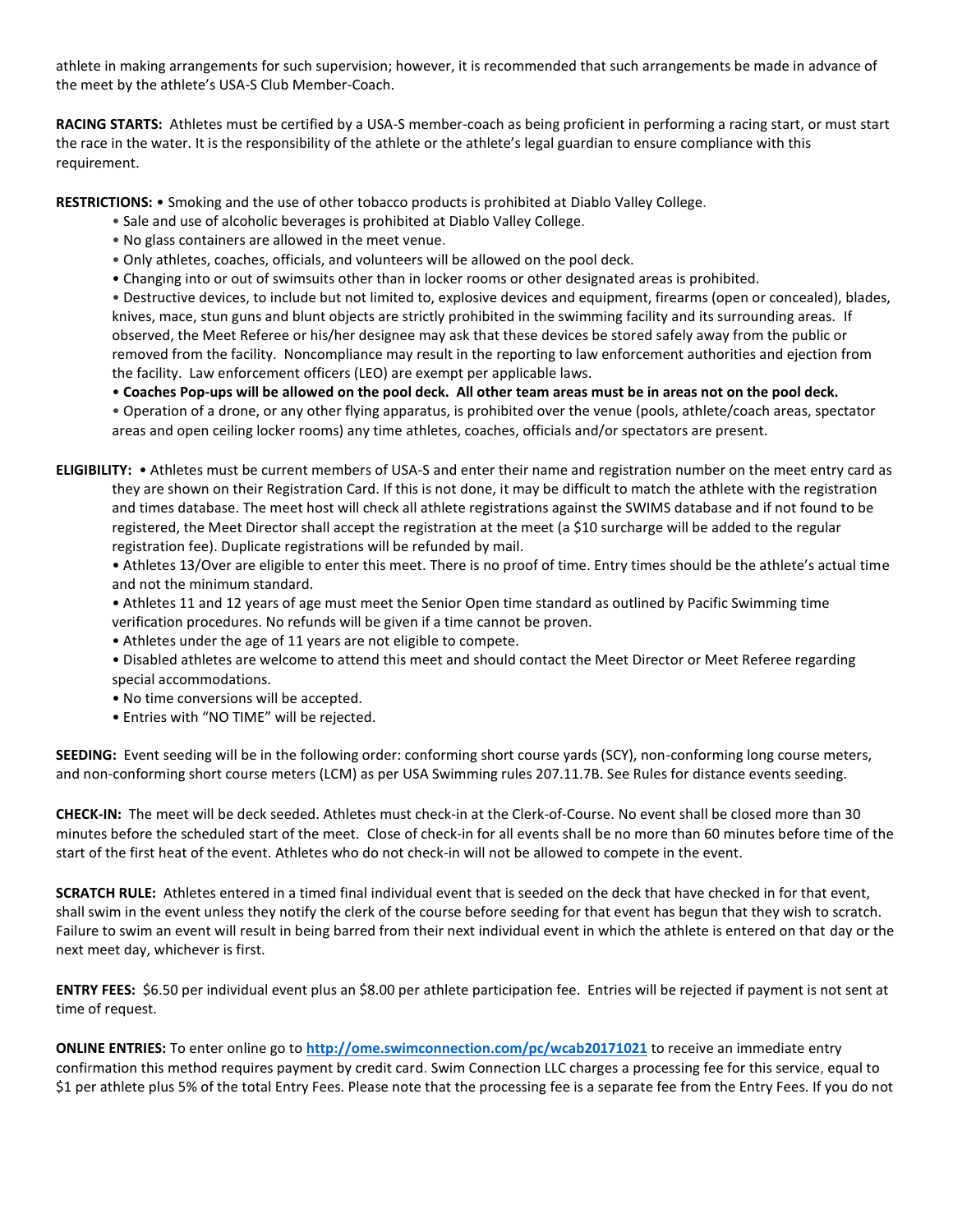wish to pay the processing fee, enter the meet using a mail entry. **Entering online is a convenience, is completely voluntary, and is in no way required or expected of an athlete by Pacific Swimming.** Online entries will be accepted through Wednesday, **October 11, 2017**.

**MAILED OR HAND DELIVERED ENTRIES:** Entries must be on the attached consolidated entry form. Forms must be filled out completely and printed clearly with a best time. Entries must be entered using the current Pacific Swimming procedure and be postmarked by midnight, Monday, **October 9, 2017,** or hand delivered by 6:30 p.m. Wednesday, **October 11, 2017.** No late entries will be accepted. No refunds will be made, except mandatory scratch downs. Requests for confirmation of receipt of entries should include a self-addressed envelope.

## **Make check payable to: Walnut Creek Aquabears**

| Mail entries to: WCAB Senior Meet | <b>Hand delivers entries to: WCAB Senior Meet</b> |                          |
|-----------------------------------|---------------------------------------------------|--------------------------|
| 1374 Lupine Court                 |                                                   | <b>1374 Lupine Court</b> |
| Concord. CA 94521                 |                                                   | Concord, CA 94521        |

**AWARDS:** None.

**ADMISSION:** Free. A 2-day program will be provided for coaches and officials.

**HOSPITALITY:** Hospitality available for coaches, officials, timers, and volunteers. Lunches will be provided for coaches and working deck officials. There will be a snack bar.

## **ORDER OF EVENTS**

| Saturday, October 21 |                          |                     |  |                      | Sunday, October 22  |     |  |  |  |
|----------------------|--------------------------|---------------------|--|----------------------|---------------------|-----|--|--|--|
| <b>Girls Event #</b> | <b>Event Description</b> | <b>Boys Event #</b> |  | <b>Girls Event #</b> | <b>Boys Event #</b> |     |  |  |  |
| 1                    | 400 I.M.                 | 2                   |  | 15                   | <b>500 Free</b>     | 16  |  |  |  |
| 3                    | 200 Free                 | 4                   |  | 17                   | 200 Back            | 18  |  |  |  |
| 5                    | 100 Fly                  | 6                   |  | 19                   | 100 Breast          | 20  |  |  |  |
| 7                    | 50 Free                  | 8                   |  | 21                   | 200 Fly             | 22  |  |  |  |
| 9                    | 200 Breast               | 10                  |  | 23                   | 100 Free            | 24  |  |  |  |
| 11                   | 100 Back                 | 12                  |  | 25                   | 200 I.M.            | 26  |  |  |  |
| $13*$                | 1000 Free                | $14*$               |  | $27*$                | 1650 Free           | 28* |  |  |  |

*\*Entries for the 1000 Free and 1650 Free will be limited to the first 24 swimmers that enter each event, and will be swum fastest to slowest alternating women and men.*

Time standards may be found at: **<http://www.pacswim.org/swim-meet-times/standards>**